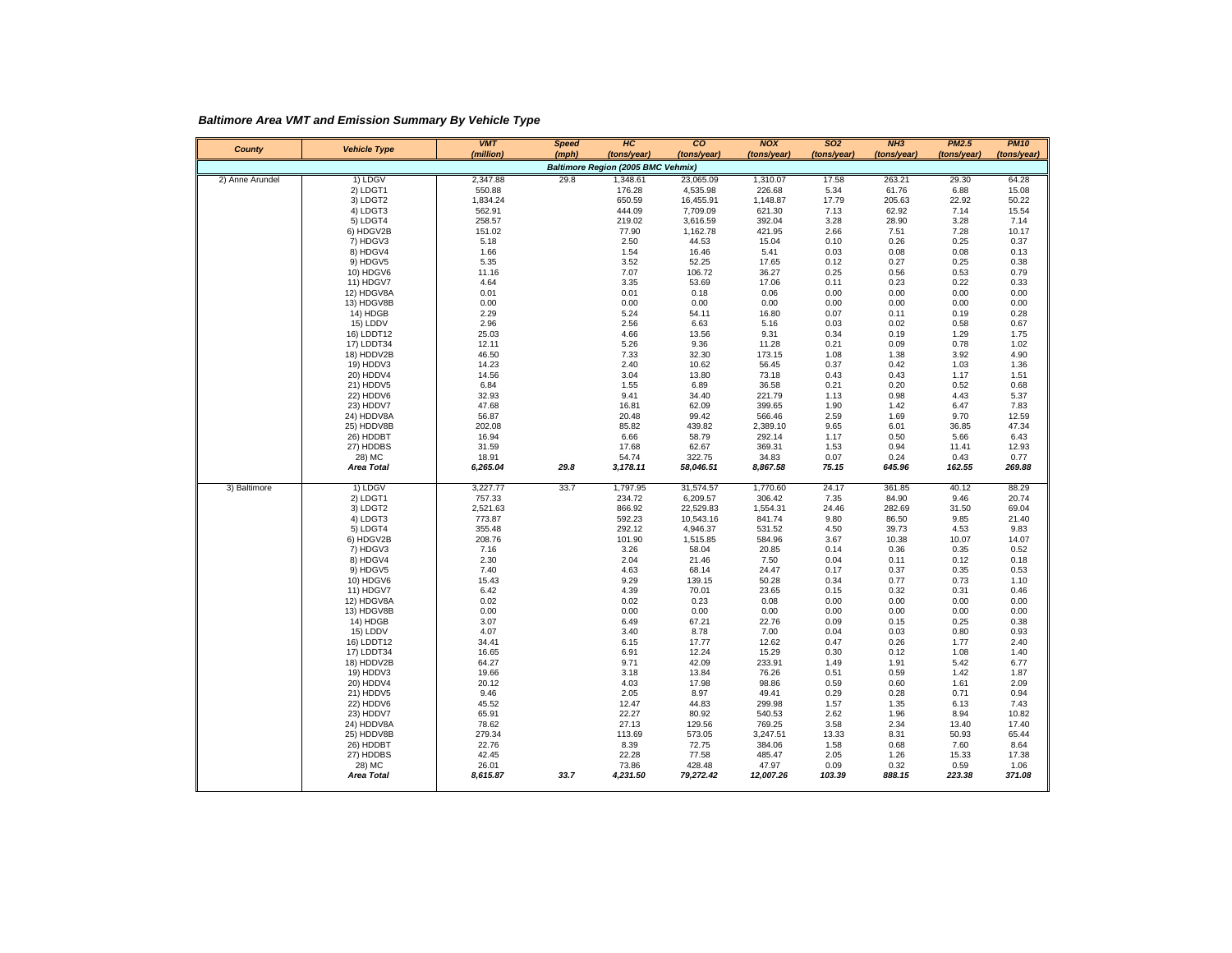*Baltimore Area VMT and Emission Summary By Vehicle Type*

| County      | <b>Vehicle Type</b>         | <b>VMT</b><br>(million) | <b>Speed</b><br>(mph) | HC<br>(tons/year)                  | co<br>(tons/year)  | <b>NOX</b><br>(tons/year) | <b>SO2</b><br>(tons/year) | NH3<br>(tons/year) | <b>PM2.5</b><br>(tons/year) | <b>PM10</b><br>(tons/year) |
|-------------|-----------------------------|-------------------------|-----------------------|------------------------------------|--------------------|---------------------------|---------------------------|--------------------|-----------------------------|----------------------------|
|             |                             |                         |                       | Baltimore Region (2005 BMC Vehmix) |                    |                           |                           |                    |                             |                            |
| 6) Carroll  | 1) LDGV                     | 542.24                  | 29.7                  | 312.74                             | 5,029.89           | 290.34                    | 4.06                      | 60.79              | 6.75                        | 14.83                      |
|             | 2) LDGT1                    | 127.23                  |                       | 40.49                              | 987.25             | 49.93                     | 1.23                      | 14.26              | 1.59                        | 3.48                       |
|             | 3) LDGT2                    | 423.62                  |                       | 149.31                             | 3,589.57           | 255.22                    | 4.11                      | 47.49              | 5.30                        | 11.60                      |
|             | 4) LDGT3                    | 130.00                  |                       | 103.23                             | 1,686.06           | 138.83                    | 1.65                      | 14.53              | 1.65                        | 3.59                       |
|             | 5) LDGT4                    | 59.72                   |                       | 50.90                              | 791.53             | 88.10                     | 0.76                      | 6.68               | 0.76                        | 1.65                       |
|             | 6) HDGV2B                   | 27.86                   |                       | 15.51                              | 190.57             | 72.85                     | 0.49                      | 1.38               | 1.34                        | 1.88                       |
|             | 7) HDGV3                    | 0.96                    |                       | 0.50                               | 7.29               | 2.60                      | 0.02                      | 0.05               | 0.05                        | 0.07                       |
|             | 8) HDGV4<br>9) HDGV5        | 0.31<br>0.99            |                       | 0.30<br>0.69                       | 2.69<br>8.56       | 0.93<br>3.05              | 0.01<br>0.02              | 0.02<br>0.05       | 0.01<br>0.05                | 0.02<br>0.07               |
|             | 10) HDGV6                   | 2.06                    |                       | 1.40                               | 17.49              | 6.26                      | 0.05                      | 0.10               | 0.10                        | 0.15                       |
|             | 11) HDGV7                   | 0.86                    |                       | 0.66                               | 8.80               | 2.95                      | 0.02                      | 0.04               | 0.04                        | 0.06                       |
|             | 12) HDGV8A                  | 0.00                    |                       | 0.00                               | 0.03               | 0.01                      | 0.00                      | 0.00               | 0.00                        | 0.00                       |
|             | 13) HDGV8B                  | 0.00                    |                       | 0.00                               | 0.00               | 0.00                      | 0.00                      | 0.00               | 0.00                        | 0.00                       |
|             | 14) HDGB                    | 0.50                    |                       | 1.16                               | 10.52              | 3.56                      | 0.01                      | 0.03               | 0.04                        | 0.06                       |
|             | 15) LDDV                    | 0.68                    |                       | 0.60                               | 1.48               | 1.00                      | 0.01                      | 0.01               | 0.13                        | 0.16                       |
|             | 16) LDDT12                  | 5.78                    |                       | 1.09                               | 3.01               | 1.79                      | 0.08                      | 0.04               | 0.30                        | 0.40                       |
|             | 17) LDDT34                  | 2.80                    |                       | 1.23                               | 2.07               | 2.17                      | 0.05                      | 0.02               | 0.18                        | 0.23                       |
|             | 18) HDDV2B<br>19) HDDV3     | 8.58<br>2.62            |                       | 1.47<br>0.48                       | 5.76<br>1.89       | 24.99<br>8.15             | 0.20<br>0.07              | 0.26<br>0.08       | 0.72<br>0.19                | 0.90<br>0.25               |
|             | 20) HDDV4                   | 2.68                    |                       | 0.61                               | 2.46               | 10.57                     | 0.08                      | 0.08               | 0.22                        | 0.28                       |
|             | 21) HDDV5                   | 1.26                    |                       | 0.31                               | 1.23               | 5.28                      | 0.04                      | 0.04               | 0.09                        | 0.12                       |
|             | 22) HDDV6                   | 6.07                    |                       | 1.88                               | 6.13               | 31.51                     | 0.21                      | 0.18               | 0.82                        | 0.99                       |
|             | 23) HDDV7                   | 8.80                    |                       | 3.36                               | 11.07              | 56.79                     | 0.35                      | 0.26               | 1.19                        | 1.44                       |
|             | 24) HDDV8A                  | 10.49                   |                       | 4.09                               | 17.72              | 78.60                     | 0.48                      | 0.31               | 1.79                        | 2.32                       |
|             | 25) HDDV8B                  | 37.28                   |                       | 17.16                              | 78.39              | 331.31                    | 1.78                      | 1.11               | 6.80                        | 8.73                       |
|             | 26) HDDBT                   | 3.74                    |                       | 1.49                               | 12.10              | 53.36                     | 0.26                      | 0.11               | 1.25                        | 1.42                       |
|             | 27) HDDBS                   | 6.97                    |                       | 3.96                               | 12.89              | 67.22                     | 0.34                      | 0.21               | 2.52                        | 2.85                       |
|             | 28) MC<br><b>Area Total</b> | 4.84<br>1,418.93        |                       | 13.19                              | 69.63<br>12,556.10 | 8.19                      | 0.02                      | 0.06               | 0.11<br>33.99               | 0.20<br>57.78              |
|             |                             |                         | 29.7                  | 727.80                             |                    | 1,595.57                  | 16.37                     | 148.18             |                             |                            |
| 12) Harford | 1) LDGV                     | 937.42                  | 35.9                  | 522.30                             | 9,069.44           | 510.15                    | 7.02                      | 105.09             | 11.67                       | 25.64                      |
|             | 2) LDGT1                    | 219.94                  |                       | 68.17                              | 1,783.67           | 88.26                     | 2.13                      | 24.66              | 2.75                        | 6.02                       |
|             | 3) LDGT2                    | 732.34                  |                       | 251.79                             | 6,477.20           | 448.38                    | 7.10                      | 82.10              | 9.16                        | 20.06                      |
|             | 4) LDGT3                    | 224.75                  |                       | 172.10                             | 3,034.46           | 242.80                    | 2.85                      | 25.12              | 2.86                        | 6.21                       |
|             | 5) LDGT4                    | 103.24                  |                       | 84.89                              | 1,423.84           | 153.45                    | 1.31                      | 11.54              | 1.31                        | 2.85                       |
|             | 6) HDGV2B<br>7) HDGV3       | 56.23<br>1.93           |                       | 27.38<br>0.87                      | 402.33<br>15.40    | 157.21<br>5.60            | 0.99<br>0.04              | 2.80<br>0.10       | 2.71<br>0.09                | 3.79<br>0.14               |
|             | 8) HDGV4                    | 0.62                    |                       | 0.55                               | 5.69               | 2.02                      | 0.01                      | 0.03               | 0.03                        | 0.05                       |
|             | 9) HDGV5                    | 1.99                    |                       | 1.24                               | 18.07              | 6.58                      | 0.04                      | 0.10               | 0.09                        | 0.14                       |
|             | 10) HDGV6                   | 4.16                    |                       | 2.49                               | 36.92              | 13.51                     | 0.09                      | 0.21               | 0.20                        | 0.29                       |
|             | 11) HDGV7                   | 1.73                    |                       | 1.18                               | 18.58              | 6.36                      | 0.04                      | 0.09               | 0.08                        | 0.12                       |
|             | 12) HDGV8A                  | 0.00                    |                       | 0.00                               | 0.06               | 0.02                      | 0.00                      | 0.00               | 0.00                        | 0.00                       |
|             | 13) HDGV8B                  | 0.00                    |                       | 0.00                               | 0.00               | 0.00                      | 0.00                      | 0.00               | 0.00                        | 0.00                       |
|             | 14) HDGB                    | 0.87                    |                       | 1.82                               | 18.67              | 6.48                      | 0.03                      | 0.04               | 0.07                        | 0.11                       |
|             | 15) LDDV                    | 1.18                    |                       | 0.99                               | 2.54               | 1.99                      | 0.01                      | 0.01               | 0.23                        | 0.27                       |
|             | 16) LDDT12<br>17) LDDT34    | 9.99<br>4.83            |                       | 1.78<br>2.00                       | 5.12<br>3.53       | 3.58<br>4.34              | 0.14<br>0.09              | 0.07<br>0.04       | 0.51<br>0.31                | 0.70<br>0.41               |
|             | 18) HDDV2B                  | 17.31                   |                       | 2.60                               | 11.21              | 62.10                     | 0.40                      | 0.52               | 1.46                        | 1.82                       |
|             | 19) HDDV3                   | 5.30                    |                       | 0.85                               | 3.68               | 20.25                     | 0.14                      | 0.16               | 0.38                        | 0.50                       |
|             | 20) HDDV4                   | 5.42                    |                       | 1.08                               | 4.79               | 26.26                     | 0.16                      | 0.16               | 0.43                        | 0.56                       |
|             | 21) HDDV5                   | 2.55                    |                       | 0.55                               | 2.39               | 13.12                     | 0.08                      | 0.08               | 0.19                        | 0.25                       |
|             | 22) HDDV6                   | 12.26                   |                       | 3.34                               | 11.93              | 79.29                     | 0.42                      | 0.36               | 1.65                        | 2.00                       |
|             | 23) HDDV7                   | 17.75                   |                       | 5.96                               | 21.54              | 142.87                    | 0.71                      | 0.53               | 2.41                        | 2.91                       |
|             | 24) HDDV8A                  | 21.18                   |                       | 7.26                               | 34.49              | 201.23                    | 0.96                      | 0.63               | 3.61                        | 4.68                       |
|             | 25) HDDV8B                  | 75.24                   |                       | 30.44                              | 152.64             | 848.14                    | 3.59                      | 2.24               | 13.71                       | 17.62                      |
|             | 26) HDDBT                   | 6.47                    |                       | 2.34                               | 20.26              | 107.50                    | 0.45                      | 0.19               | 2.16                        | 2.46                       |
|             | 27) HDDBS<br>28) MC         | 12.06<br>8.14           |                       | 6.22<br>22.74                      | 21.60<br>129.72    | 135.92<br>14.91           | 0.58<br>0.03              | 0.36<br>0.10       | 4.35<br>0.19                | 4.94<br>0.33               |
|             | <b>Area Total</b>           | 2,484.89                | 35.9                  | 1,222.94                           | 22,729.78          | 3,302.31                  | 29.40                     | 257.31             | 62.63                       | 104.88                     |
|             |                             |                         |                       |                                    |                    |                           |                           |                    |                             |                            |